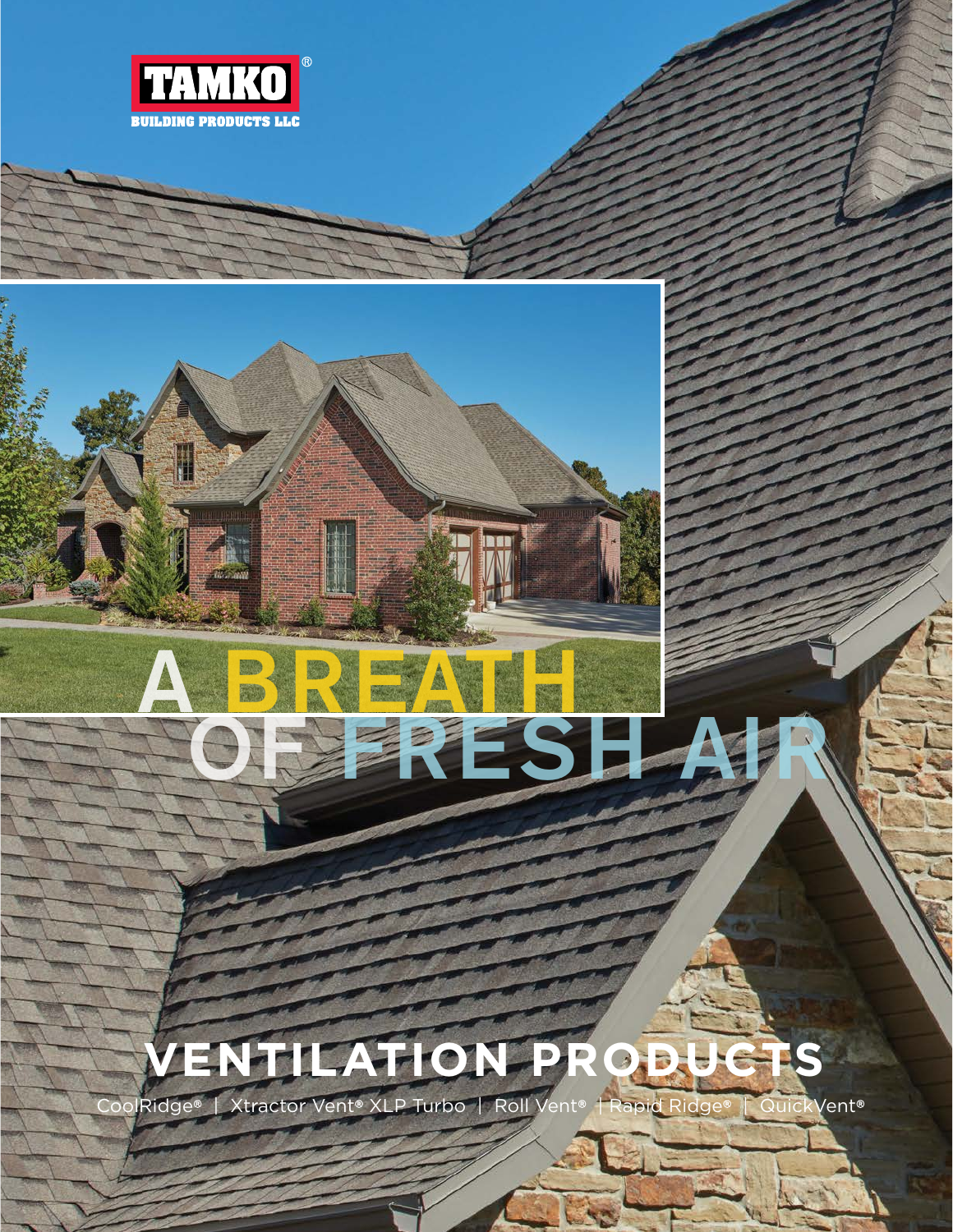# **VENTILATION WITH** CLEAN SIGHTLINES.

TAMKO offers several ridge ventilation products. Unlike some other ventilation options, TAMKO® products accent the ridge and eliminate unsightly vent caps to enhance visual curb appeal.

## THE IMPORTANCE OF PROPER VENTILATION.

Underventilated attic space can lead to higher utility bills and the accelerated aging of shingles. That's why proper roof ventilation is critical. A combination of properly installed and maintained continuous eaves and ridge vents helps promote draft ventilation from the bottom to the top of the attic space.



**Note: TAMKO products must be applied in accordance to the application instructions located on tamko.com and on the product wrapper. If conditions require special fastening methods, obtain written recommendations from TAMKO.**



tamko.com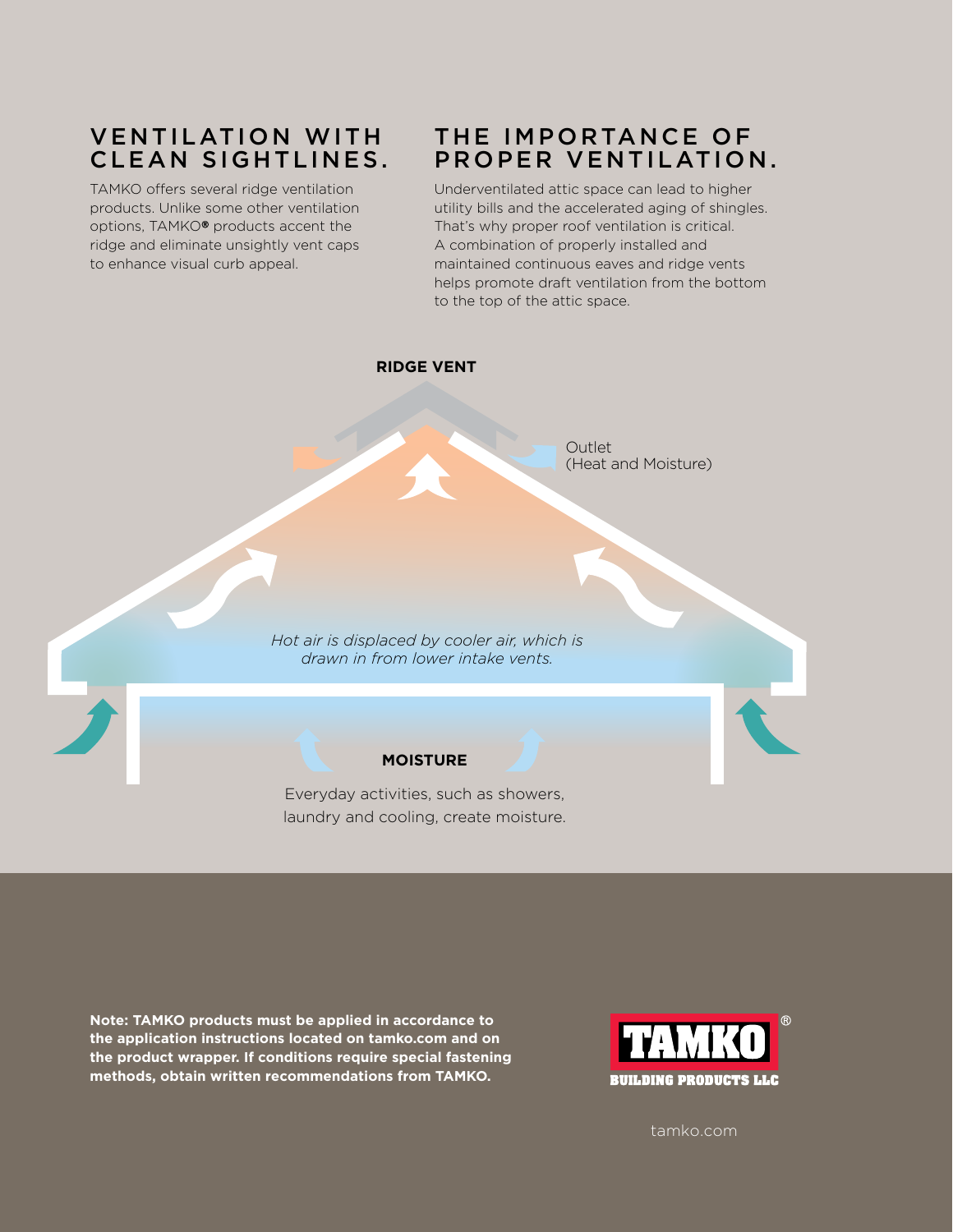



CoolRidge

## **COOLRIDGE®** SECTIONAL RIDGE VENT WITH EXTERNAL BAFFLES

- Injection-molded polypropylene in 4-foot sections.
- Integrated end plugs every 12".
- Internal supports in nail line area.
- Nails included.
- Embossed nail line and 1/2" nail zone area with clear space underneath.
- Exterior baffles and internal "sinewave" shaped baffles.
- Available with an internal filter option.
- Male/female connection between pieces.
- Drain holes every 4" in exterior baffle.
- **• Must be used with an equal or greater amount of soffit ventilation.**
- Florida Building Code approved.

#### PRODUCT DATA\*

| Width                            | 14.75" (0.375 meters)                          |
|----------------------------------|------------------------------------------------|
| Length                           | 48" (1.22 meters)                              |
| <b>Thickness</b>                 | 13/16" (2.06 centimeters)                      |
| Weight without filter            | 33.6 lbs. per carton (15.24 kg)                |
| Weight with filter               | 34 lbs. per carton (15.42 kg)                  |
| Color                            | <b>Black</b>                                   |
| 12 pieces per bundle=            | 48' per bundle                                 |
| 12 bundles per skid              | 576' per skid                                  |
| Net free area<br>per linear foot | 18 square inches<br>(116.1 square centimeters) |

\*Subject to manufacturing variation.

VENTILATION PRODUCTS BEGIN TO AGE AS SOON AS THEY ARE EXPOSED TO NATURE. BUILDINGS EXPERIENCE AGING FACTORS DIFFERENTLY, SO IT IS DIFFICULT TO PREDICT HOW LONG VENTILATION PRODUCTS WILL LAST. THAT'S WHY TAMKO PROVIDES A LIMITED WARRANTY FOR MANY PRODUCTS, THAT INCLUDES A BINDING ARBITRATION CLAUSE AND OTHER TERMS AND CONDITIONS WHICH ARE INCORPORATED HEREIN BY REFERENCE. YOU MAY OBTAIN A COPY OF THE LIMITED WARRANTY AT TAMKO.COM OR BY CALLING 1-800-641-4691.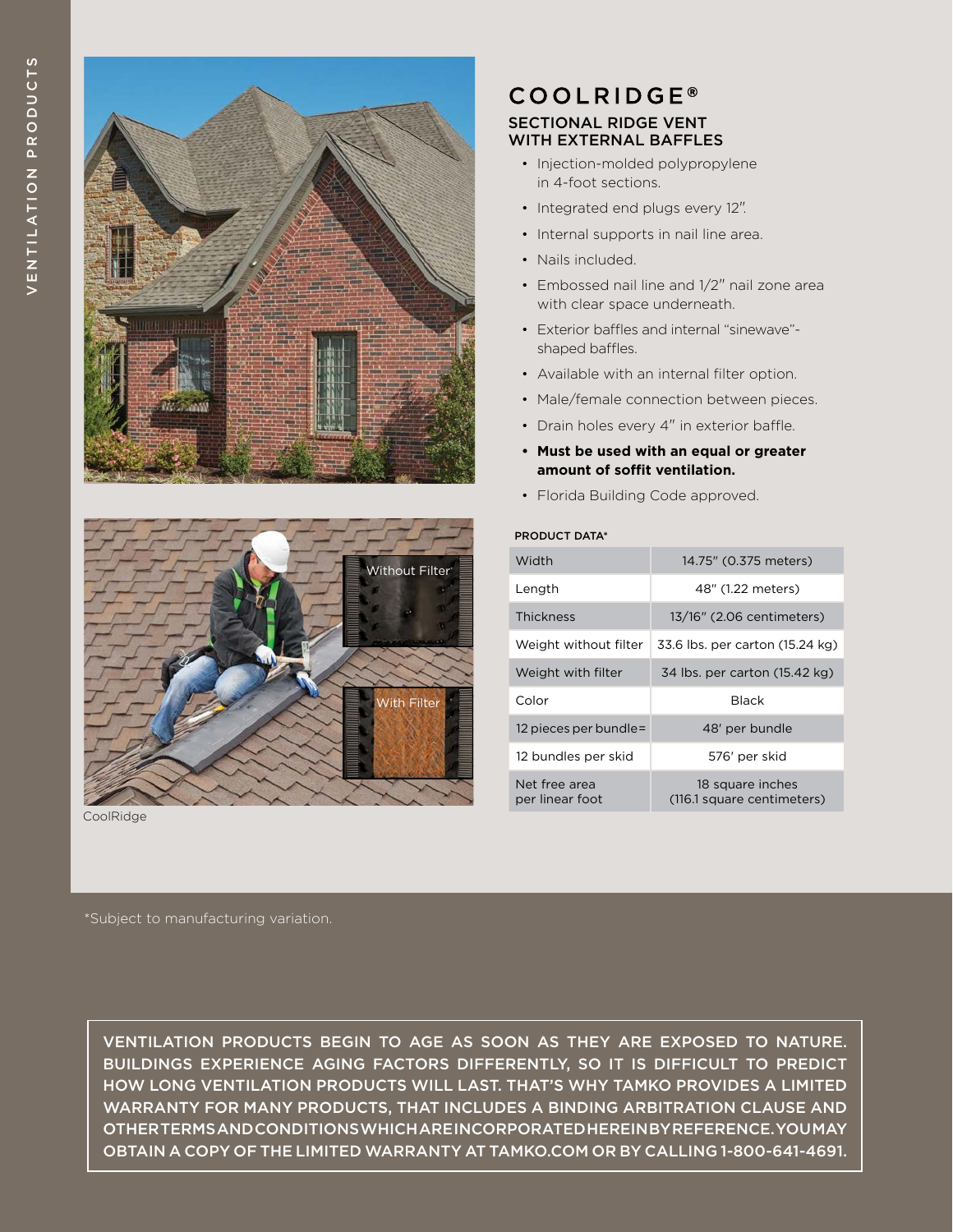## **XTRACTOR VENT® XLP TURBO**

#### NAIL GUN-ABLE CONTINUOUS RIDGE VENT WITH EXTERNAL BAFFLES

- Rolled ridge vent.
- Internal supports in nail line area.
- Nail gun-able installation with embossed nail line (1¾" coil nails included).
- Exterior baffles and internal "sinewave" -shaped baffles.
- Male/female connection between pieces.
- Vent holes are only 1/8" wide.
- Drain holes every 1/2" in exterior baffle.
- **• Must be used with an equal or greater amount of soffit ventilation.**
- Minimum 3/12" roof pitch (up to 16/12").
- Use with standard 12" (0.3 meter) wide cap shingles.
- Florida Building Code approved.

#### PRODUCT DATA\*

| Width                            | 14" (0.36 meters)                                 |  |
|----------------------------------|---------------------------------------------------|--|
| Length                           | 25' roll (7.62 meters)                            |  |
| <b>Thickness</b>                 | 5/8" (1.59 centimeters)                           |  |
| Weight                           | 14.5 lbs. per carton (6.58 kg)                    |  |
| Color                            | <b>Black</b>                                      |  |
| 1 roll per carton $=$            | 25' per carton                                    |  |
| 18 cartons per skid $=$          | 450' per skid                                     |  |
| Net free area<br>per linear foot | 12.75 square inches<br>(82.26 square centimeters) |  |

# ROLL VENT®

## CONTINUOUS RIDGE VENT

- See-through hinge for centering over the ridge.
- Innovative design used for shingle-over ventilation.
- Nylon 6 plus carbon black with nonwoven nylon-polyester.
- 2½" nails and nail line provided.
- Lightweight, easy-to-cut material.
- Compression-resistant design creates a stiffer nailing area and smooth finish.
- Requires no special tools, baffles, metal connectors, end caps or special filters.
- Breathable.
- **• Must be used with an equal or greater amount of soffit ventilation.**
- Florida Building Code approved.

| <b>PRODUCT DATA*</b>                 | 20'                                            | 50'                                           |
|--------------------------------------|------------------------------------------------|-----------------------------------------------|
| Width                                | $10\frac{1}{2}$<br>(0.267 meters)              | $10\frac{1}{2}$<br>(0.267 meters)             |
| Length                               | 20'<br>$(6.1$ meters)                          | 50'<br>(15.24 meters)                         |
| <b>Thickness</b>                     | 15/16" (2.38 centimeters)                      |                                               |
| Weight                               | 5.0 lbs.<br>(2.27 kg)                          | 13.0 lbs.<br>$(5.90 \text{ kg})$              |
| $10\frac{1}{2}$ " x 20'              | 5 rolls per bag<br>8 bags per skid             | 100' per bag<br>$=$<br>800' per skid<br>$=$   |
| 10 <sup>1</sup> / <sub>2</sub> x 20' | 2 rolls per bag<br>12 rolls per skid           | 100' per bag<br>$=$<br>1,200' per skid<br>$=$ |
| Net free<br>area per<br>linear foot  | 18 square inches<br>(116.1 square centimeters) |                                               |



Xtractor Vent XLP Turbo Roll Vent Roll Vent

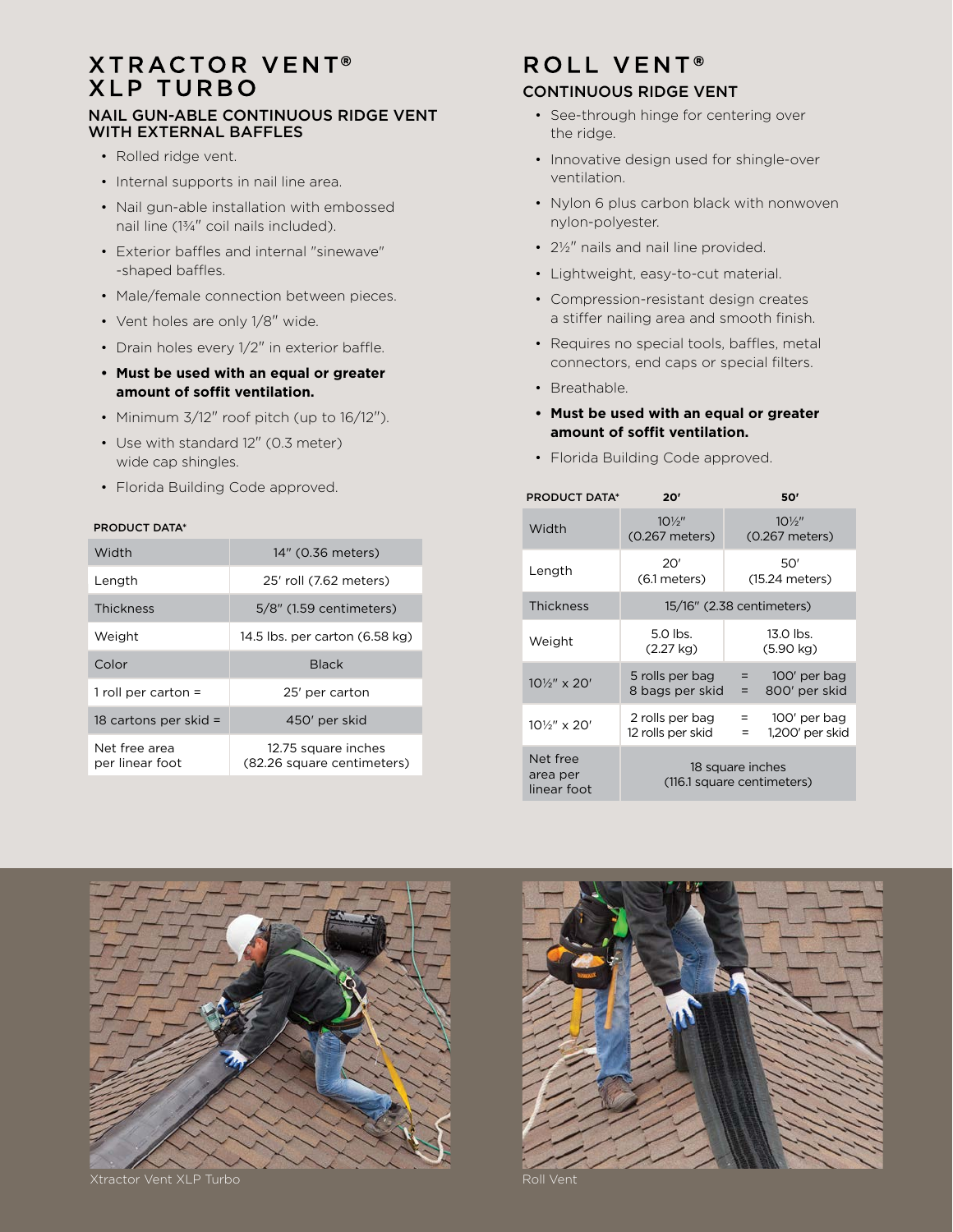# RAPID RIDGE®

### NAIL GUN-ABLE CONTINUOUS RIDGE VENT

- Installs with pneumatic roofing nail gun.
- See-through hinge for centering over the ridge.
- Innovative design used for roof ventilation.
- Nylon 6 plus carbon black for UV resistance with nonwoven nylon-polyester.
- Lightweight, easy-to-cut material.
- Compression-resistant design creates a stiffer nailing area and smooth finish.
- 13/4" collated nails and nail line provided for installation.
- Requires no baffles, metal connectors, end caps or special filters.
- **• Must be used with an equal or greater amount of soffit ventilation.**
- Florida Building Code approved.

| <b>PRODUCT DATA*</b>                   | 20'                                              | 50'                                         |  |
|----------------------------------------|--------------------------------------------------|---------------------------------------------|--|
| Width                                  | $10\frac{1}{2}$<br>(0.267 meters)                | $10\frac{1}{2}$<br>(0.267 meters)           |  |
| Length                                 | 20'<br>$(6.1$ meters)                            | 50'<br>(15.24 meters)                       |  |
| <b>Thickness</b>                       | 5/8" (1.59 centimeters)                          |                                             |  |
| Weight                                 | $4.8$ lbs.<br>$(2.18 \text{ kg})$                | $12.5$ lbs.<br>$(5.67 \text{ kg})$          |  |
| 10 <sup>1</sup> / <sub>2</sub> " x 20' | 5 rolls per bag<br>8 bags per skid               | 100' per bag<br>$=$<br>800' per skid<br>$=$ |  |
| $10\frac{1}{2}$ " x 20'                | 2 rolls per bag<br>12 rolls per skid             | 100' per bag<br>$=$<br>1,200' per skid<br>Ξ |  |
| Net free<br>area per<br>linear foot    | 12.5 square inches<br>(80.64 square centimeters) |                                             |  |

# **QUICKVENT®** CONTINUOUS RIDGE VENT

- Installs with pneumatic roofing nail gun.
- See-through hinge for centering over the ridge.
- Innovative design used for ventilation.
- Classic style ridge vent made from nylon matrix technology.
- Lightweight, easy-to-cut material.
- Compression-resistant design creates a stiffer nailing area and smooth finish.
- 13/4" collated nails for installation.
- Requires no baffles, metal connectors, end caps or special filters.
- **• Must be used with an equal or greater amount of soffit ventilation.**

| <b>PRODUCT DATA*</b>                | 20'                                              | 50'                                |
|-------------------------------------|--------------------------------------------------|------------------------------------|
| Width                               | $10\frac{1}{2}$<br>(0.267 meters)                | $10\frac{1}{2}$<br>(0.267 meters)  |
| Length                              | 20'<br>$(6.1$ meters)                            | 50'<br>(15.24 meters)              |
| <b>Thickness</b>                    | 3/5" (1.52 centimeters)                          |                                    |
| Weight                              | 4.8 lbs.<br>$(2.18 \text{ kg})$                  | $12.5$ lbs.<br>$(5.67 \text{ kg})$ |
| $10\frac{1}{2}$ " x 20'             | $36$ rolls per skid =                            | 720' per skid                      |
| $10\frac{1}{2}$ " x 20'             | 16 rolls per skid                                | 800' per skid<br>Ξ                 |
| Net free<br>area per<br>linear foot | 13.5 square inches<br>(80.64 square centimeters) |                                    |